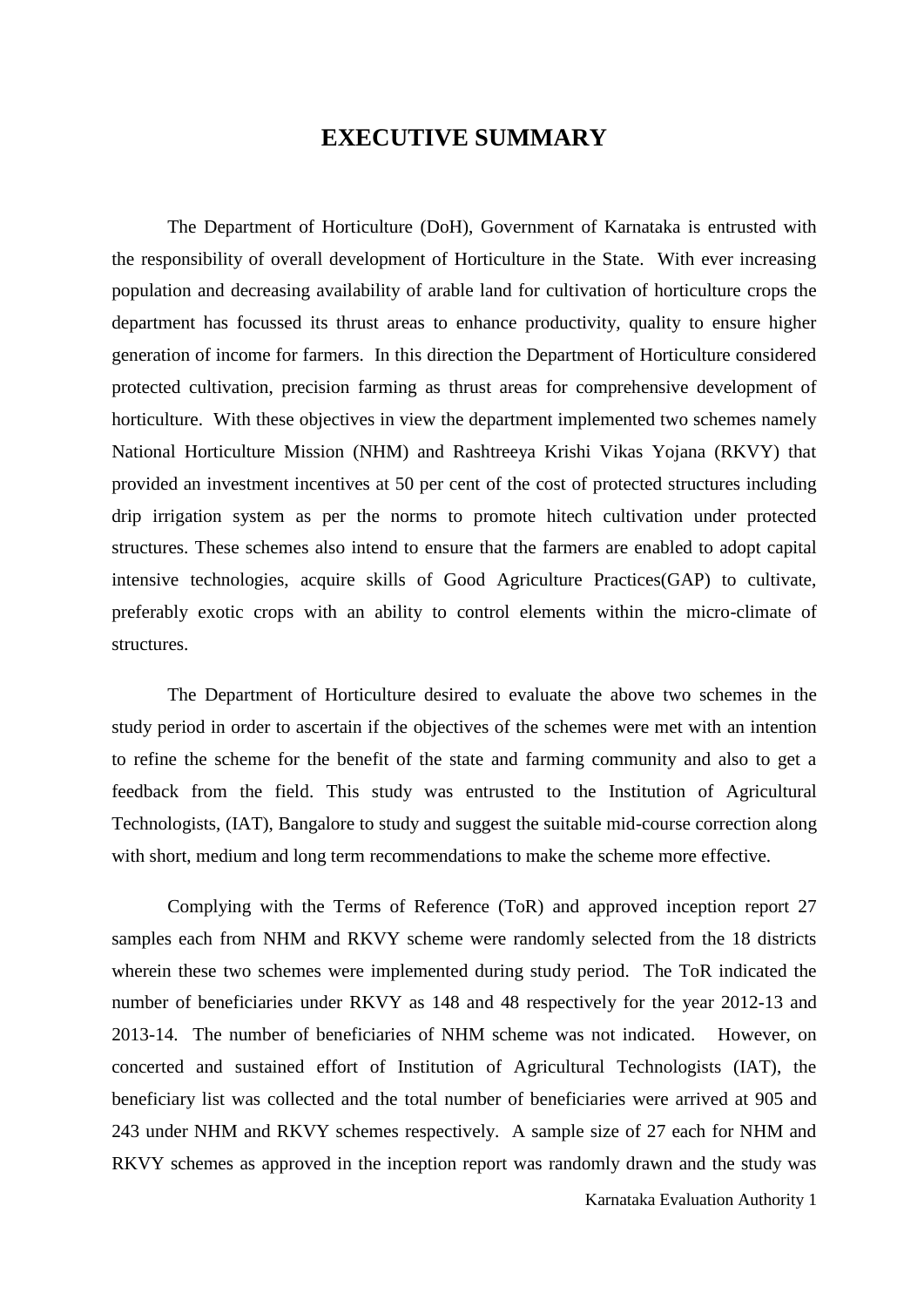undertaken by the collection of relevant information thorough pre-tested questionnaire. Likewise, information was also obtained from the private entrepreneurs who have established protected cultivation structures without availing Government assistance, for comparison. The information on the implementation of the schemes were also obtained from the office of the DoH through personal interactions.

The study indicated that the objectives of the scheme were accomplished to a large extent, especially in motivating the farmers towards cultivation of exotic flowers and vegetables under protected cultivation. The scheme promoted the exposure of farmers to hitech cultivation aspects and spurred them to learn and adopt new technologies.

The study clearly revealed that the first-generation units errected under NHM scheme as they were of a smaller size and uneconomical. These structures suffered a higher degree of structural damage as they were relatively inferior to structures constructed as per the RKVY specifications. The study also indicated there is a scope to review and revise eligibility criteria for selection of beneficiaries as well as the design and cost of structures keeping in view the agro-climatic conditions in mind to ensure efficient use of resources and accomplishment of the objectives.

Precision farming techniques of drip irrigation and fertigation which were integral part of the two schemes were understood and adopted by farmers. While, Integrated Nutrient Management (INM) and Integrated Pest Management (IPM) systems have not been adopted to a desired level and are limited to self- learning process.

A comparison of these two schemes with the initiatives of farmers who have adopted protected cultivation without any financial support from the Government indicated that they have focused more on larger structures, sourcing cost effective materials, mostly second hand materials and cultivation of commercially viable exotic crops like Gerbera, Rose and Carnations as cut flowers and coloured Capsicums, English Cucumbers, Tomatoes and seed production. However, it is interesting to note that the cost of structures were comparatively lower over the scheme structures.

The study brought out that the preference for the type of protected structures mainly dependent on its location, economic factors, especially the risk bearing ability of farmers and the capacity to mobilize capital and the availability of market. In southern agroclimatic zones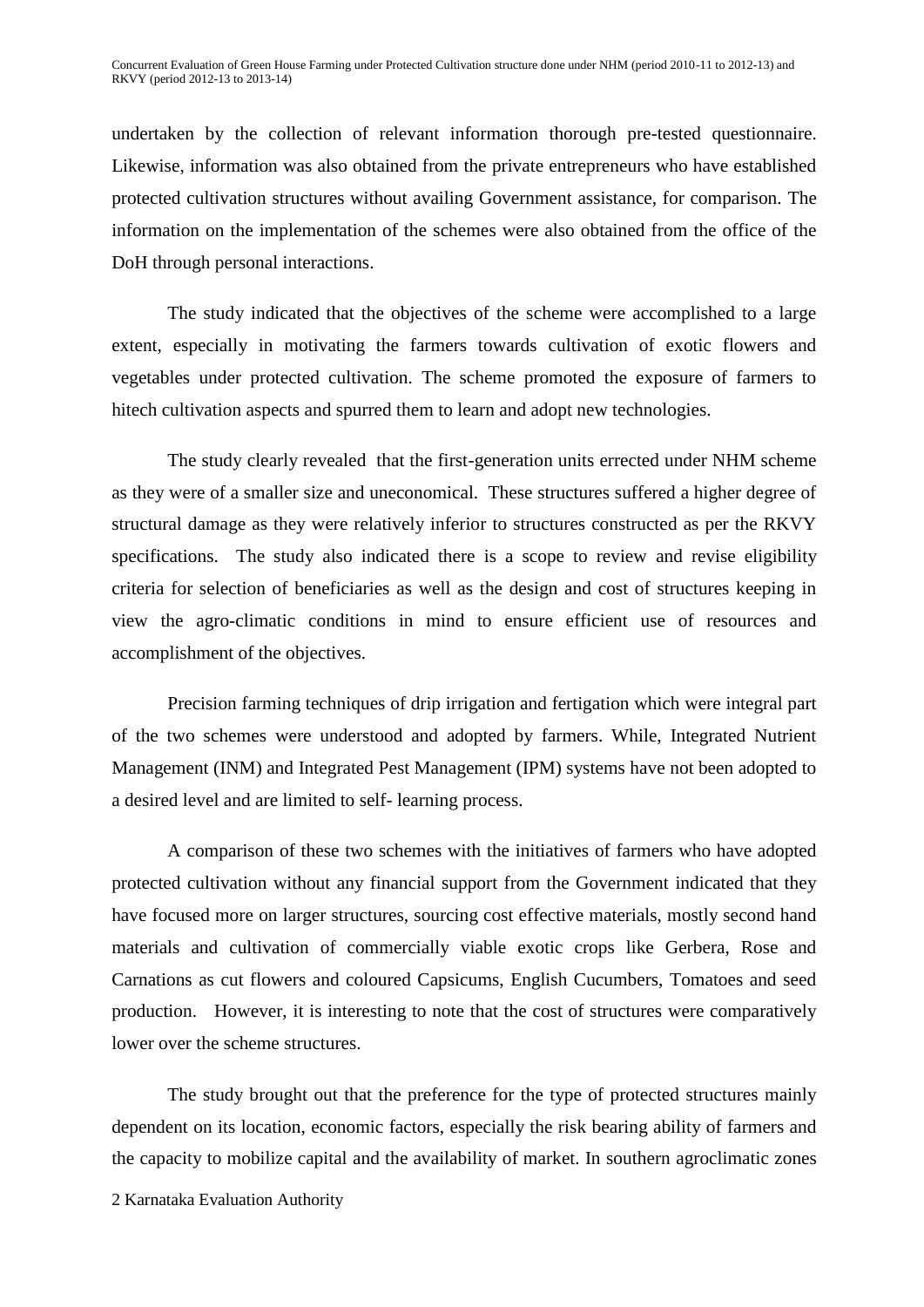EXECUTIVE SUMMARY

preferred Naturally Ventilated Polyhouse structures, while northern agro-climatic zones preferred shadenet structures.

It is also observed that there were noticeable shortcoming in both the schemes in respect of capacity building efforts, particularly in the pre-development stage. Preparing farmers in technical aspects of structures, complete protocol for cultivation of exotic crops, post development linkages to technical consultants (not structural consultants) is essential and need of the hour. Water and power supply were the two critical factors found to impact the financial viability and the continuity of the project itself.

Since, the area under protected cultivation is expected to increase appreciably in the coming years, there is an immediate need to standardize the design specifications of the protected structures with cost. It would be desirable, if prestigious and concerned institutions like Indian Institute of Science (IISc) or Indian Institute of Technology (IIT) and the University of Agricultural Sciences, at Bangalore/ Dharwad and Raichur are entrusted to develop standards of structures in each of the agro-climatic zones. The study reveals that at small and marginal farmers level, the unit size is irrelevant, as long as farmer is able to find a suitable crop production and marketing. Introduction of special structures like low cost tunnels for introduction in vegetable seed producing districts of Haveri, Koppal, Chikkaballapura districts and for production of leafy vegetable production needs to be studied. .

Though the NHM and RKVY schemes have succeeded in nudging the farmers towards protected cultivation, there is a lag in transfer of technology, capacity building and development of a supply chain system. In order to ensure proper implementation of the scheme there is an urgent need to establish an independent monitoring unit comprising of crop specialists to provide the required technical knowhow.

The Department can take a leaf from the Spanish model in Almerimar, El Ejido, Balanegro and Roquetas Demar regions of Spain, where a cluster of farmers with around 46,000 hectares of greenhouses practice Good Agriculture Practices to dominate tomato market of entire Europe. It is possible to replicate such models in Karnataka and help farmers attain competitiveness in global markets, as the state is blessed with favourable agro-climatic condition for cultivation of crops round the year.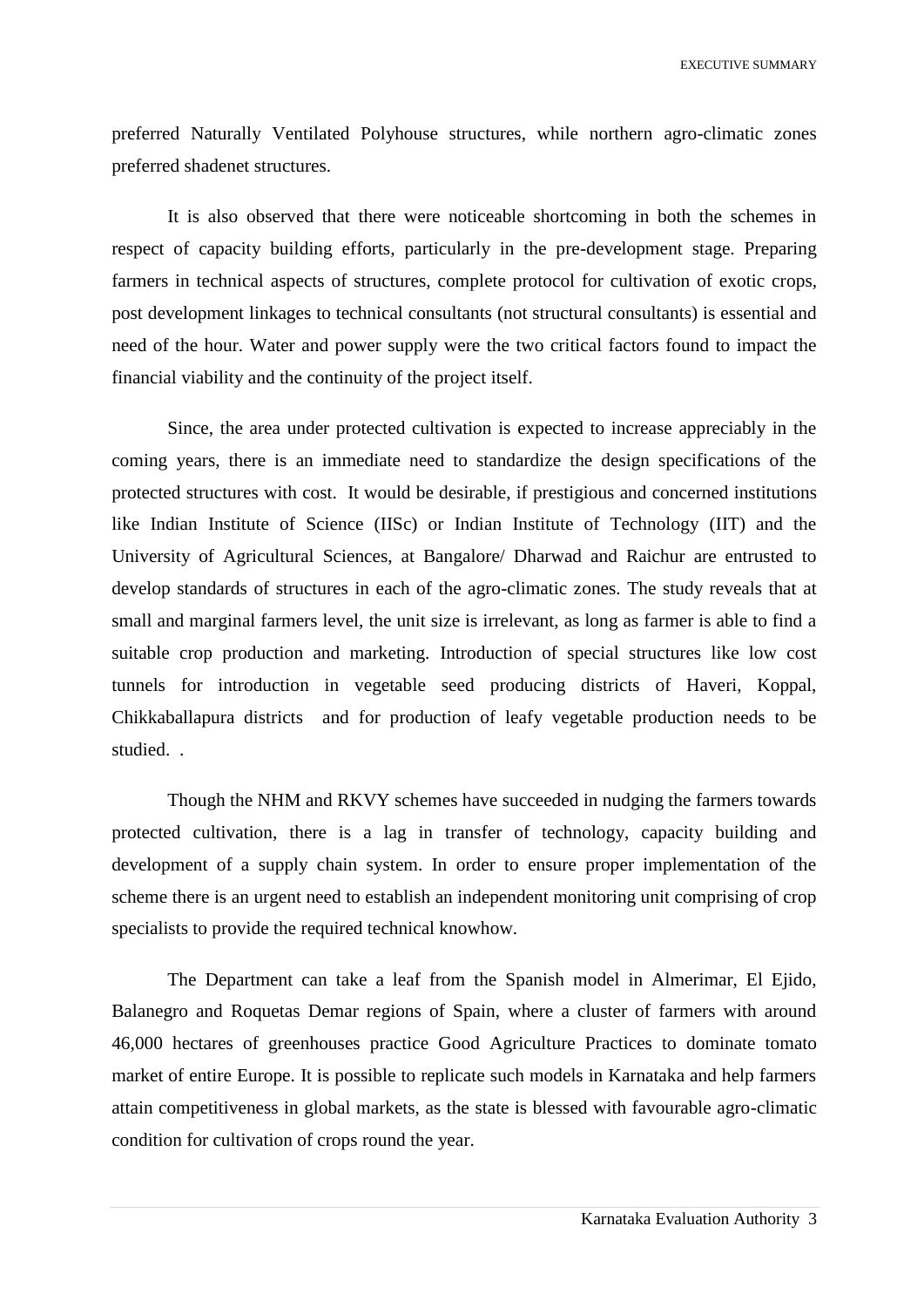An attempt has been made to analyze the data systematically and inferences are drawn on each one of the issue flagged in the terms of reference. Having regards for subjects under evaluation and critical issues for midterm correction, issue based recommendations have been made. These comprises of short term, long term and policy related issues. Capacity building, selection of beneficiaries in advance, cluster approach, development of a comprehensive crop cultivation manual, technical information on design & specification of structures, financial assistance for replacement of covers, development of a workable marketing model, adoption of rain water harvesting systems and installation of solar power pumps and extension of benefits to leased lands are some of the major recommendations made to make the scheme more effective. The issue based recommendations are as follows:

## **Major Recommendations**

## **1. Short Term Practicable Recommendations:**

## **a) Capacity Building:**

- i. In order to achieve the desirable levels of capacity building, it is recommended that a comprehensive training schedule be prepared and organized at institutes of State Agricultural Universities, Indian Council of Agriculture Research Institutes and Department of Horticulture and at recognized private Organisations.
- ii. The training needs of farmers should be a continuous process and training should be a pre-requisite to qualify as a beneficiary under scheme for protected cultivation.
- iii. Some beneficiaries have been a source of excellence in production of fruit, flower and vegetables recording sustainable productivity and revenues. Such farmers' units are to be recognized as "Learning centers" so that the new beneficiaries are trained and aided in self learning of techniques and skills needed for sustainable management of production under protected cultivation.
- iv. 10% of the budget of the scheme may be allocated to capacity building programme as this component is pivotal for accomplishment of the scheme objectives to a very large extent.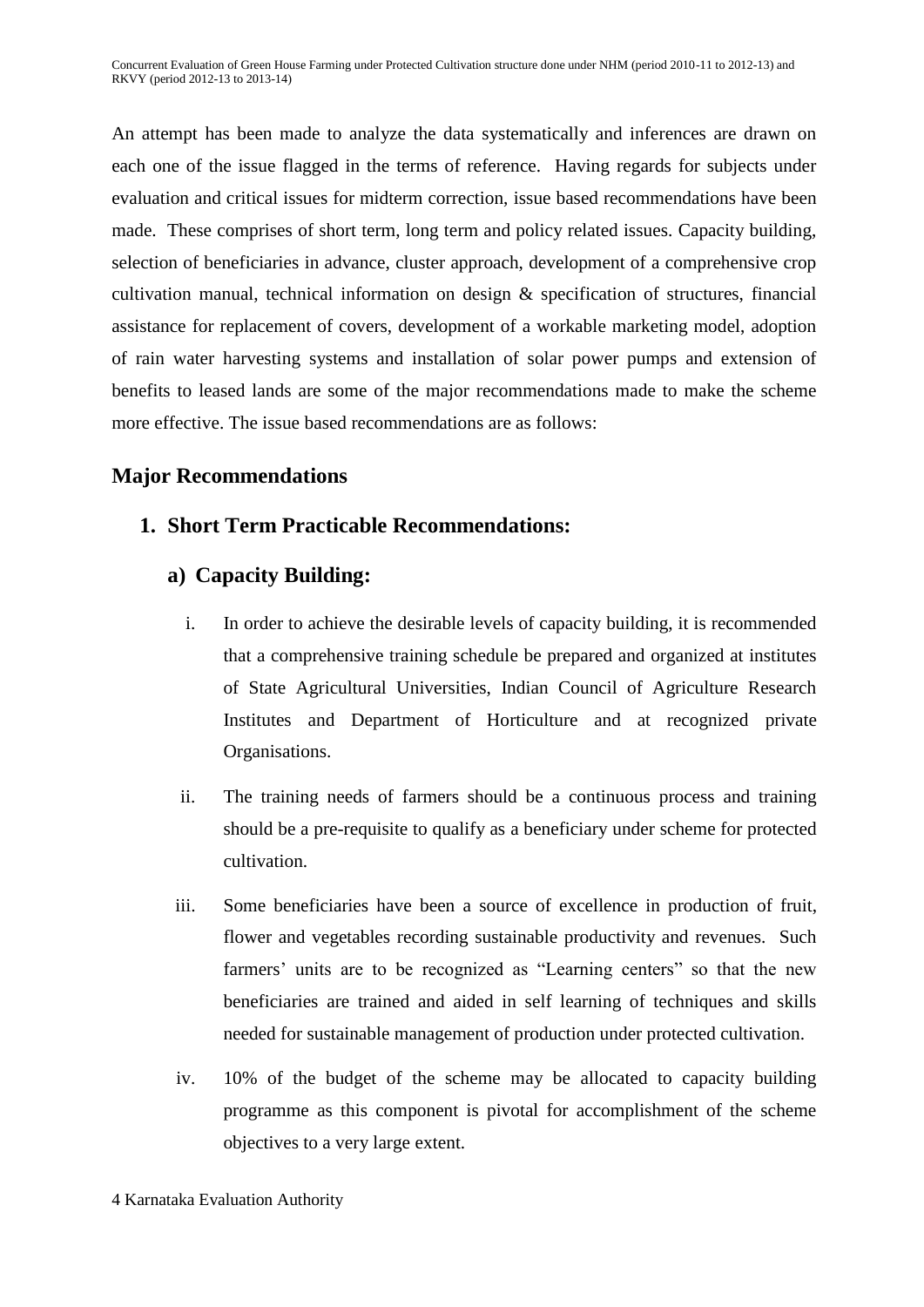### **b) Beneficiary Selection**

- (i) The department of horticulture should initiate action to develop procedure and design format for getting the application of prospective beneficiaries in advance to avail benefits.
- (ii) A seniority list shall be prepared and kept ready at taluka/ district levels before commencement of the year.
- (iii) Action may be taken to give wide publicity for the knowledge of prospective beneficiaries.
- (iv) Online registration of applicants may be introduced with all checks and balances.
- (v) The unsanctioned applications if any, of the previous year be considered in the subsequent years for sanction.

### **c) Cluster Approach for Marginal Holdings**

- i. Irrigated Districts like Mandya, Mysore, Hassan and Davanagere have large number of very small holdings, it is recommended to evolve a pilot scheme to implement polyhouse based horticulture in single location/ Village Clusters which can have all logistics in place.
- ii. Similarly, Pilot schemes are necessary to try soil less cultivation techniques, like elevated cultivation under polyhouse in problematic soils like saline and alkaline soils.
- iii. Lastly the tunnel cultivation techniques appear to be highly suitable for short duration vegetable crops and seed production of short duration flowers and vegetable crops.
- iv. Similarly, there are Passive Solar Green/polyhouses that are sturdier, affordable that are suited for small farmers. These can be tried on pilot basis.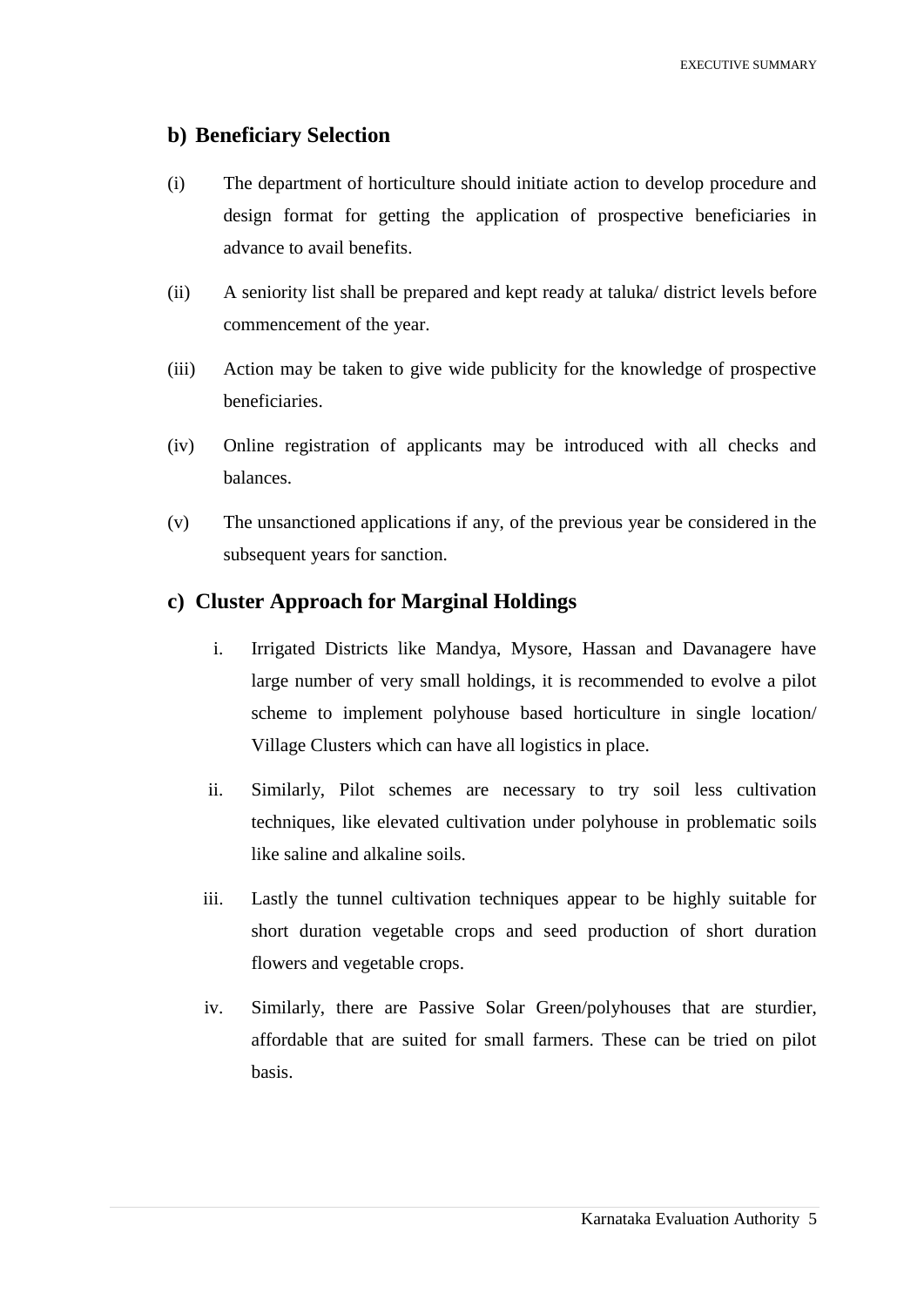# **d) Crops and Cultivation Practices**

- i. It is recommended that State Agriculture Universities and the IIHR may identify crops that are suitable and profitable for cultivation under all of the protected cultivation structures. However crops like Cabbage, Chilies, Spinach and Cauliflower may also be promoted apart from the present crops grown under protected cultivation viz., Capsicum, Gerbera, Rose, Carnation, Tomato, Cucumber etc.
- ii. It is recommended that an expert committee comprising of concerned experts from Agriculture/Horticulture universities, Indian Institute of Horticulture Research and officials of department be formed to develop a comprehensive crop cultivation manual covering all aspects.
- iii. Secondly, a technical unit consisting of crop specialists to provide specialized domain technical know-how to farmers has to be created. This technical unit may be located at two places, one at Bangalore and another at Belagavi, to cater to the needs of farmers. This set up would go a long way in implementation and monitoring of the programme in an effective manner. This may be coordinated through University of Horticulture Sciences.
- iv. A pool of experts be empaneled from the experts available with Institution of Agricultural Technologists or in the private sector who are agriculture technologists with special knowledge on protected cultivation, so that farmers can be provided with advisory services as and when required on the lines of Karnataka Milk Federation where fees of such professionals may be made as a part of capacity building component of the scheme.

# **2. Long Term Practicable Recommendation**

## **a) Structure Related issues**

- i. It is recommended to identify all the damaged structures and extend financial support for replacement of plastics and shade-nets and make them functional.
- ii. It is felt necessary to prepare structural design, specifications along with costs suitable for different agro-climatic zones. In this connection, it is suggested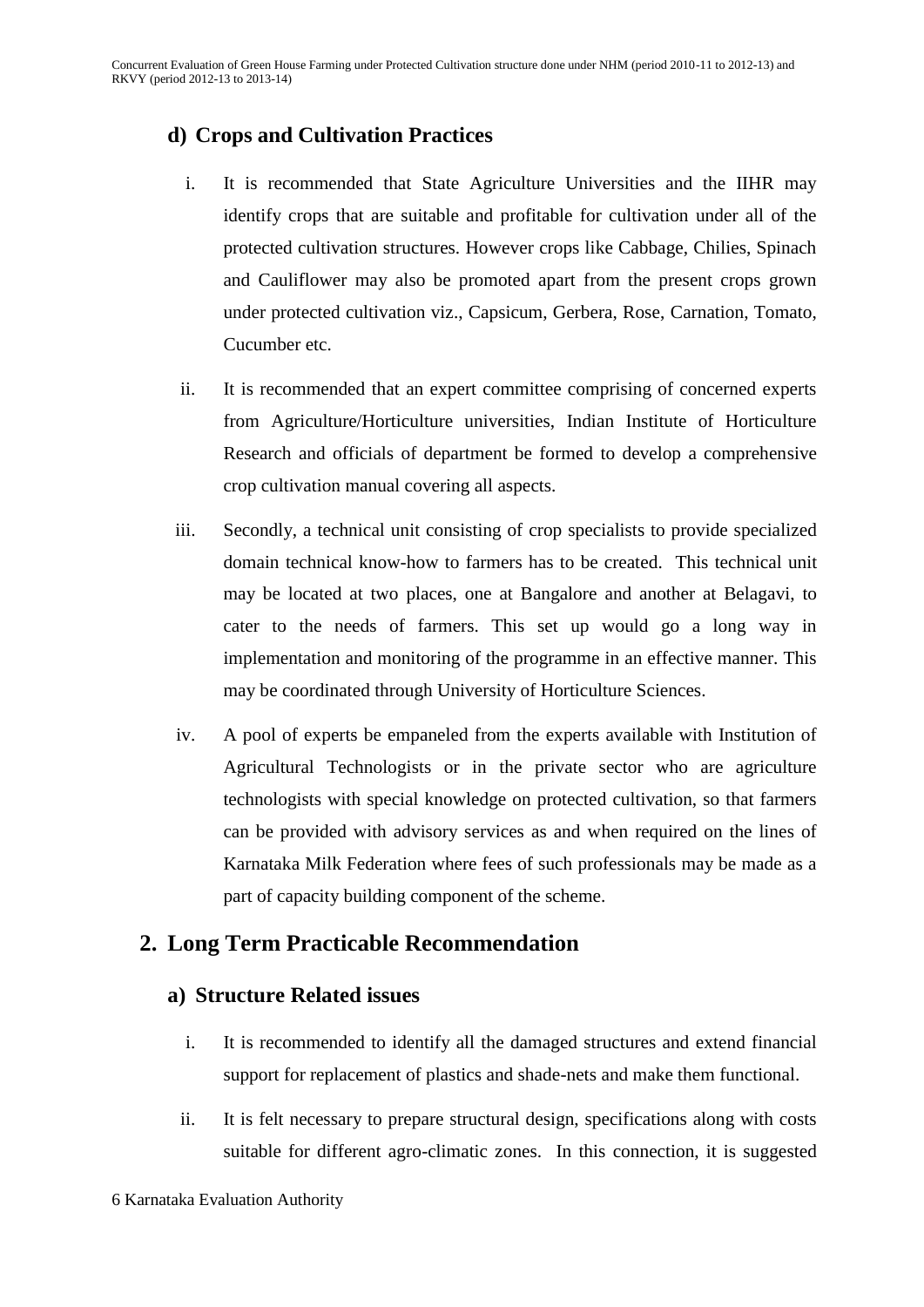that the "*experts services*" available with Indian Institute of Science/ Indian Institute of Technology be taken advantage of. This helps to avoid all the shortcomings observed hitherto.

#### **Marketing Issues**

To adopt and identify area suitable for protected cultivation and design the scheme implementation in such a way that a pool of beneficiaries are located in clusters (not scattered) and provide integrated cluster marketing or on a farmer produce organisation model or even on KMF model of procurement, processing and marketing.

Hence, in order to study and develop a workable marketing model, it is suggested to constitute a committee of experts drawn from concerned institutions/ organizations and model be put into operation on priority.

#### **3. Recommendations Requiring Change in Policy**

- i. To amend the land reforms act to facilitate a long term leasing of lands for agriculture/ horticulture purposes with ease of process, for hi-tech cultivation practices/ protected horticulture with high investments. This encourages private investments and productivity in the sector.
- ii. The system of release of subsidy could be made similar to that of National Horticulture Board.
- iii. Interest subvention needs to be considered for the project undertaken by farmers with bank loans without availing scheme subsidy.
- iv. Adoption of rain water harvesting technology and installation of solar power generation units to argument power shortage be made part of the project and the investments other than structure and drip irrigation should also be considered for incentivizing.

### **a) Convergence of Other Schemes**

Government of India and State Government have launched several programmes for development of agriculture, horticulture over years. Focused development of horticulture received attention only in recent years. The objectives